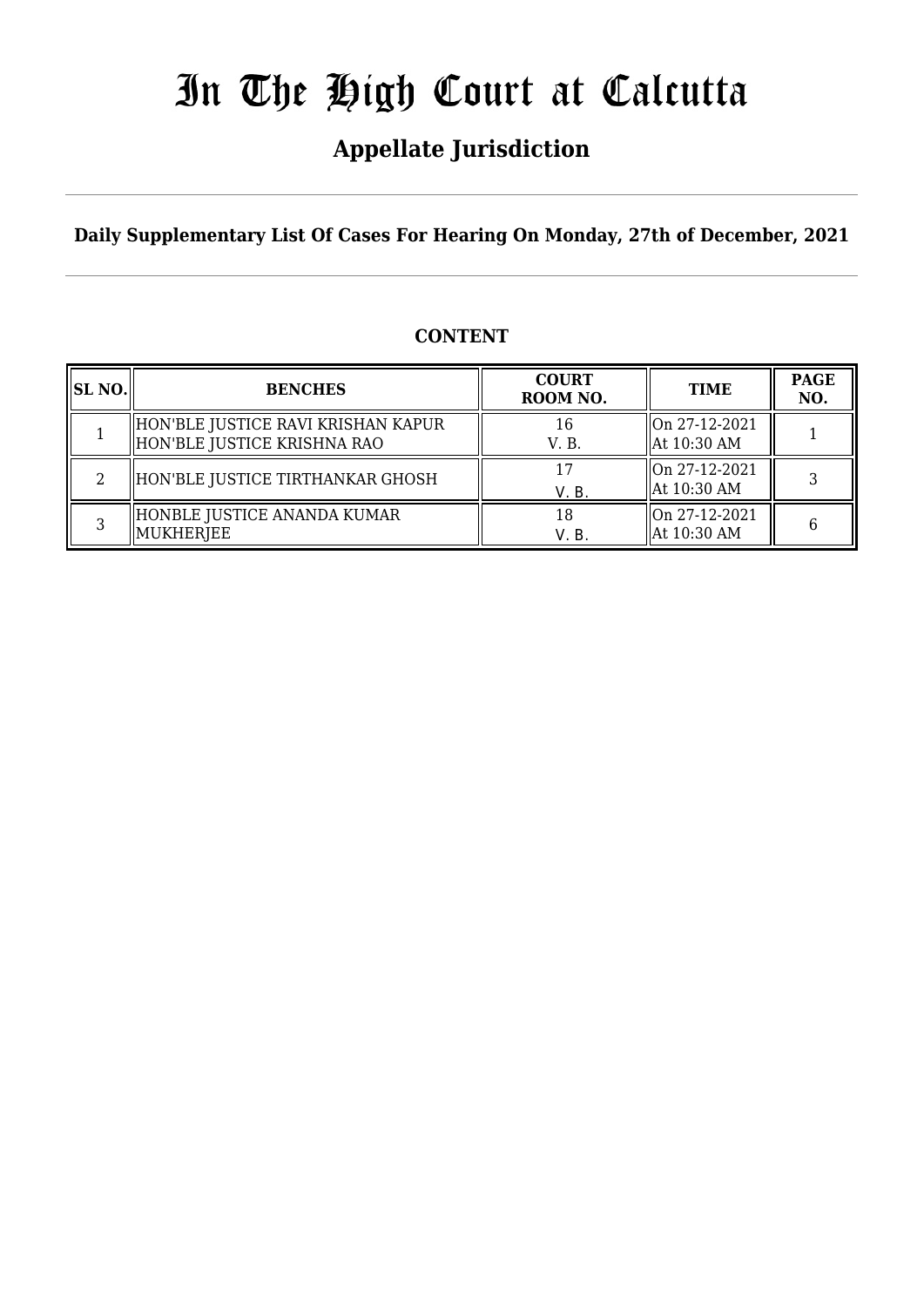

## **Appellate Side**

**DAILY CAUSELIST For Monday The 27th December 2021**

**COURT NO. 16**

 **DIVISION BENCH (DB)**

**AT 10:30 AM**

### **HON'BLE JUSTICE RAVI KRISHAN KAPUR HON'BLE JUSTICE KRISHNA RAO (VIA VIDEO CONFERENCE)**

**(VACATION BENCH)**

### **ON 27TH DECEMBER, 2021 (MONDAY)**

#### **SHALL TAKE UP ALL URGENT DIVISION BENCH MATTERS FILED DURING VACATION OR WITH LEAVE OF THE REGULAR BENCH**

#### **APPLICATION FOR BAIL**

| $\mathbf{1}$ | CRM/9020/2021 | MAHAMMAD GAZI<br>VS<br>STATE OF WEST BENGAL<br>AND ORS.             | KAMALESH<br><b>CHANDRA SAHA</b> |
|--------------|---------------|---------------------------------------------------------------------|---------------------------------|
| 2            | CRM/9022/2021 | <b>AMIT BISWAS</b><br><b>VS</b><br>STATE OF WEST BENGAL<br>AND ORS. | KAMALESH<br><b>CHANDRA SAHA</b> |
| 3            | CRM/9032/2021 | KASHEM ALI @ BABLU<br>VS<br>STATE OF WEST BENGAL<br>AND ORS.        | KAMALESH<br>CHANDRA SAHA        |
| 4            | CRM/9041/2021 | <b>GOFUR SK.</b><br><b>VS</b><br>STATE OF WEST BENGAL<br>AND ORS.   | <b>SOURAV MUKHERJEE</b>         |
| 5.           | CRM/9044/2021 | NARU GHOSH<br>VS<br>STATE OF WEST BENGAL<br>AND ORS.                | <b>SOURAV MUKHERJEE</b>         |
|              |               | <b>INTRA COURT APPEAL AND APPLICATION</b>                           |                                 |
| 6            | FMAT/820/2021 | <b>DVC</b><br><b>VS</b><br>MACKINTOSH BURN LTD                      | <b>AMIT KUMAR NAG</b>           |

IA NO: CAN/1/2021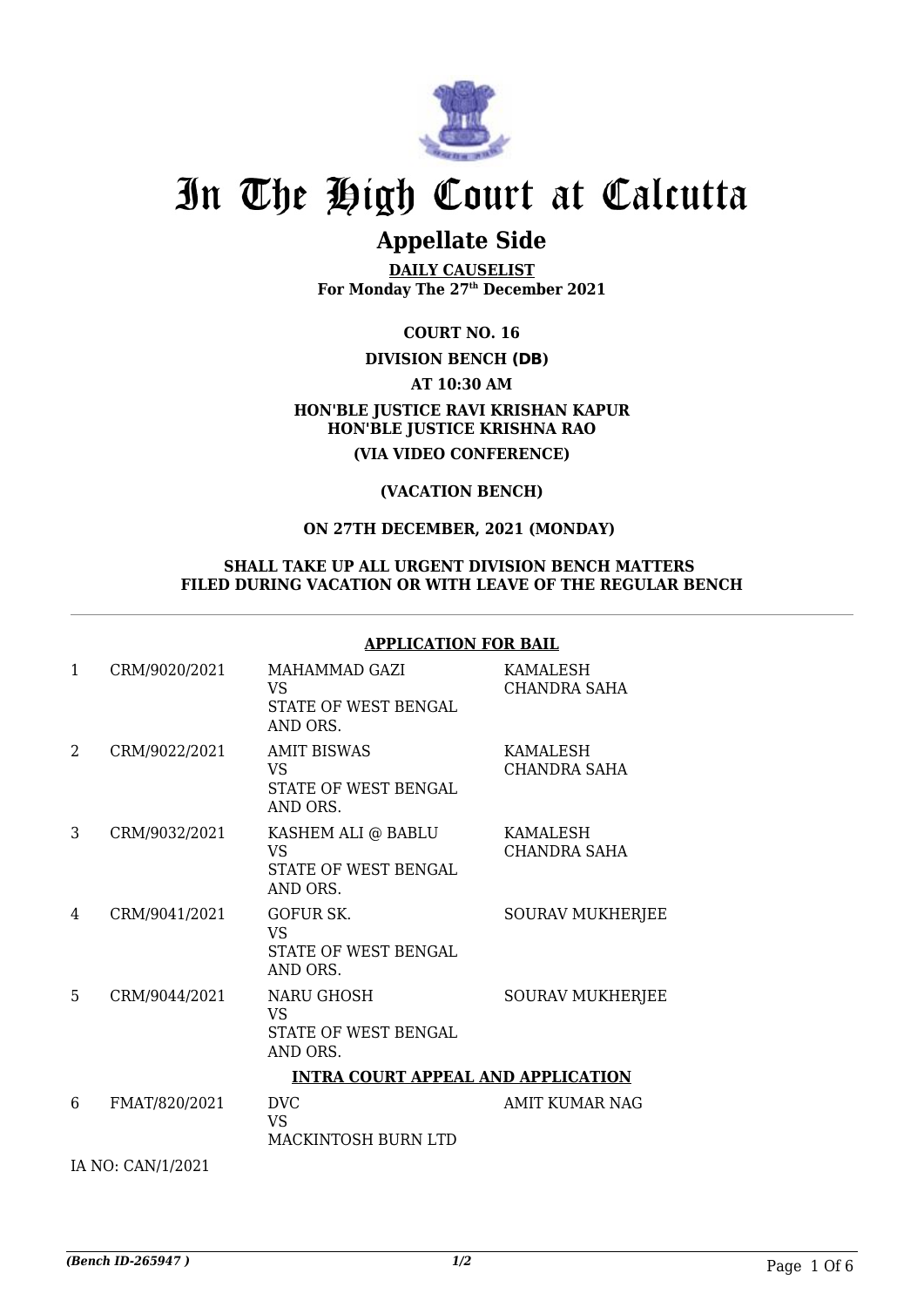|   | MAT/1394/2021     | <b>SUKUMAR BERA</b><br>VS<br>STATE OF WEST BENGAL<br>AND ORS.    | ADITYA MONDAL |
|---|-------------------|------------------------------------------------------------------|---------------|
|   | IA NO: CAN/1/2021 |                                                                  |               |
| 8 | MAT/1395/2021     | <b>TARAPADA KHATUA</b><br>VS<br>STATE OF WEST BENGAL<br>AND ORS. | AMRITA SINHA  |
|   | IA NO: CAN/1/2021 |                                                                  |               |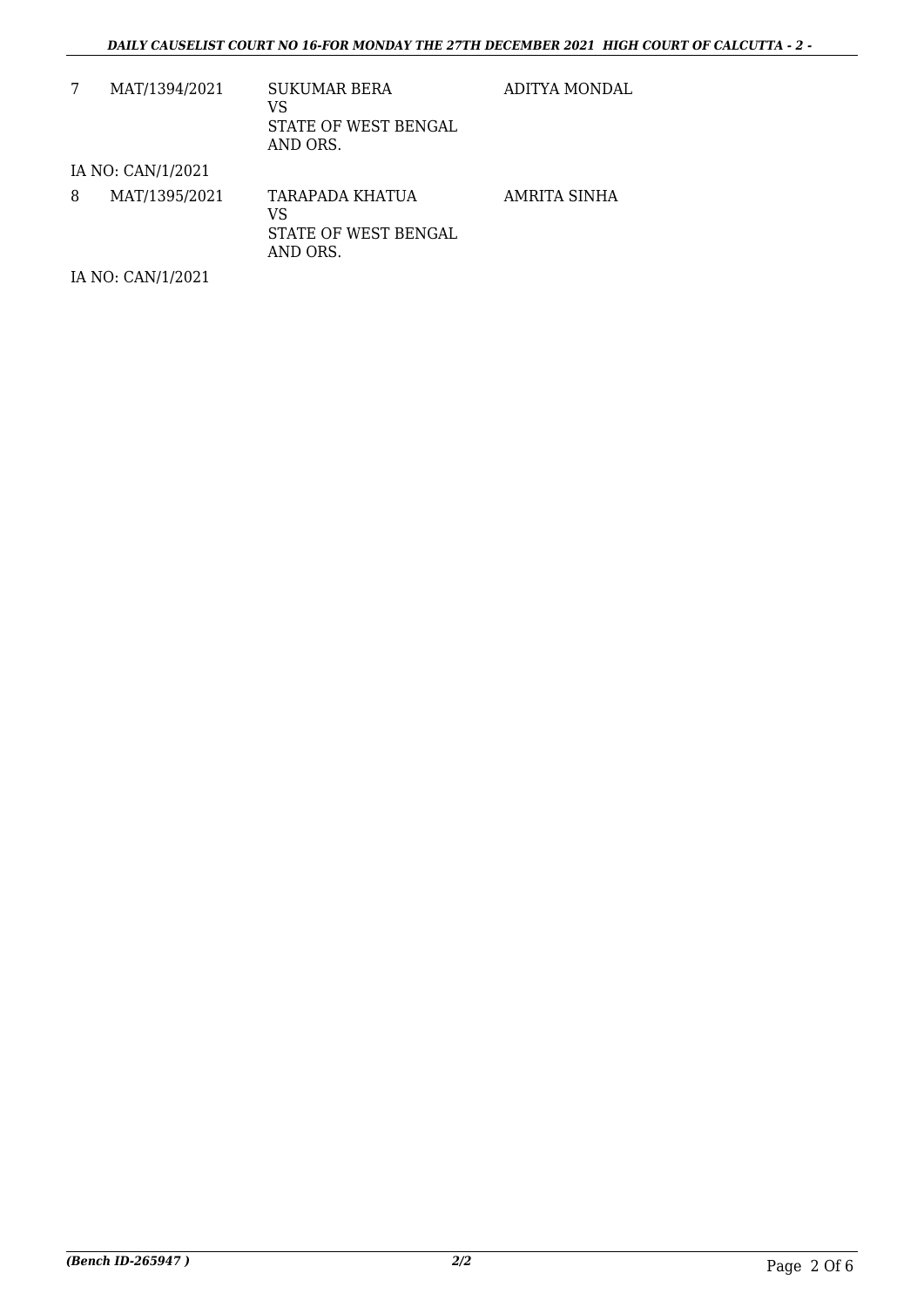

## **Appellate Side**

**DAILY CAUSELIST For Monday The 27th December 2021**

### **COURT NO. 17**

## **SINGLE BENCH (SB) AT 10:30 AM HON'BLE JUSTICE TIRTHANKAR GHOSH [ VACATION BENCH ]**

#### **ON 27TH DECEMBER, 2021 (MONDAY) - SHALL TAKE UP ALL URGENT WRIT AND CIVIL MATTERS FILED DURING VACATION OR WITH LEAVE OF THE REGULAR BENCH.**

|   |                | WRIT MATTERS                                                                                                         |                          |
|---|----------------|----------------------------------------------------------------------------------------------------------------------|--------------------------|
| 1 | WPA/17498/2021 | <b>DULAL SARKAR</b><br><b>VS</b><br>STATE OF WEST BENGAL<br>AND ORS.                                                 | <b>TARUNJYOTI TEWARI</b> |
| 2 | WPA/19469/2021 | DHURJATI PRASAD MONDAL MUKTESWAR MAITY<br><b>AND ORS</b><br><b>VS</b><br>THE STATE OF WEST<br><b>BENGAL AND ORS.</b> |                          |
| 3 | WPA/20210/2021 | PHONEX LOGISTICS PVT<br>LTD AND ANR<br><b>VS</b><br>UNION OF INDIA AND ORS.                                          | RAJEEV GINODIA           |
| 4 | WPA/20837/2021 | MAHFUZA KHATUN AND<br><b>ORS</b><br><b>VS</b><br>STATE OF WEST BENGAL<br>AND ORS.                                    | KANAILAL MONDAL          |
| 5 | WPA/21057/2021 | ABU SAHID GAZI AND ORS. MARIA RAHAMAN<br><b>VS</b><br><b>STATE OF WEST BENGAL</b><br>AND ORS.                        |                          |
| 6 | WPA/21121/2021 | PANCHANAN MAHATO<br><b>VS</b><br>THE STATE OF WEST<br><b>BENGAL AND ORS.</b>                                         | <b>ANKITA DEY</b>        |
| 7 | WPA/21434/2021 | GENEX NURSING INSTITUTE SAMBHUNATH DE<br>VS<br>STATE OF WEST BENGAL<br>AND ORS.                                      |                          |
|   |                |                                                                                                                      |                          |

## **WRIT MATTERS**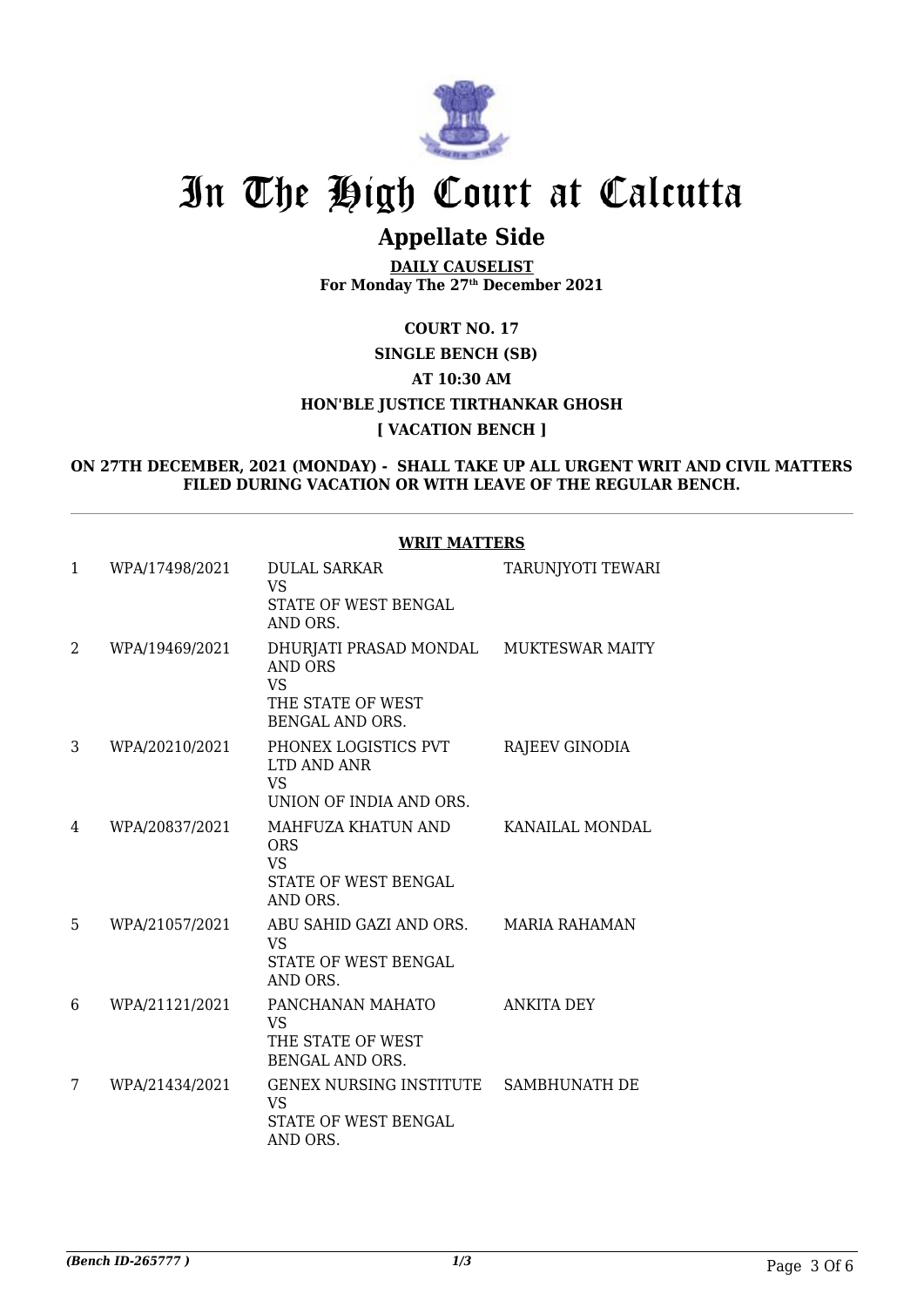| 8  | WPA/21441/2021 | DMBH SCHOOL OF<br><b>NURSING</b><br><b>VS</b><br>STATE OF WEST BENGAL<br>AND ORS.                                   | SAMBHUNATH DE     |
|----|----------------|---------------------------------------------------------------------------------------------------------------------|-------------------|
| 9  | WPA/21443/2021 | LAKSHMI NURSING<br><b>INSTITUTRE</b><br>VS<br>STATE OF WEST BENGAL<br>AND ORS.                                      | SAMBHUNATH DE     |
| 10 | WPA/21451/2021 | RANGAMATI UNNAYAN<br><b>TRUST</b><br><b>VS</b><br>STATE OF WEST BENGAL<br>AND ORS.                                  | <b>SHAONI DEY</b> |
| 11 | WPA/21457/2021 | MAHESHTALA MUNICPA<br><b>INSTITUTRE NURSING</b><br><b>SCIENCES</b><br><b>VS</b><br>STATE OF WEST BENGAL<br>AND ORS. | <b>SHAONI DEY</b> |
| 12 | WPA/21463/2021 | M R CHARITABLE TRUST<br>VS.<br>STATE OF WEST BENGAL<br>AND ORS.                                                     | <b>SHAONI DEY</b> |
| 13 | WPA/21467/2021 | DISHARI INSTITUTE OF<br>NURSING SCIENCE<br>VS.<br>STATE OF WEST BENGAL<br>AND ORS.                                  | <b>SHAONI DEY</b> |
| 14 | WPA/21473/2021 | <b>MOTHER TERESA</b><br><b>CHARITABLE TRUST</b><br><b>VS</b><br>STATE OF WEST BENGAL<br>AND ORS.                    | <b>SHAONI DEY</b> |
| 15 | WPA/21479/2021 | GITANJALI FOUNDATION<br><b>VS</b><br>STATE OF WEST BENGAL<br>AND ORS.                                               | <b>SHAONI DEY</b> |
| 16 | WPA/21481/2021 | <b>SEBA FOUNDATION</b><br>VS.<br>STATE OF WEST BENGAL<br>AND ORS.                                                   | <b>SHAONI DEY</b> |
| 17 | WPA/21485/2021 | DARSHAN INSTITUTE<br>ENGINEERING AND<br>MANGEMENT TRUST<br>VS<br>STATE OF WEST BENGAL<br>AND ORS.                   | LUTFUL HAQUE      |
| 18 | WPA/21491/2021 | BOOKLEAF EDUCATIONAL<br><b>TRUST</b><br><b>VS</b><br>STATE OF WEST BENGAL<br>AND ORS.                               | LUTFUL HQUE       |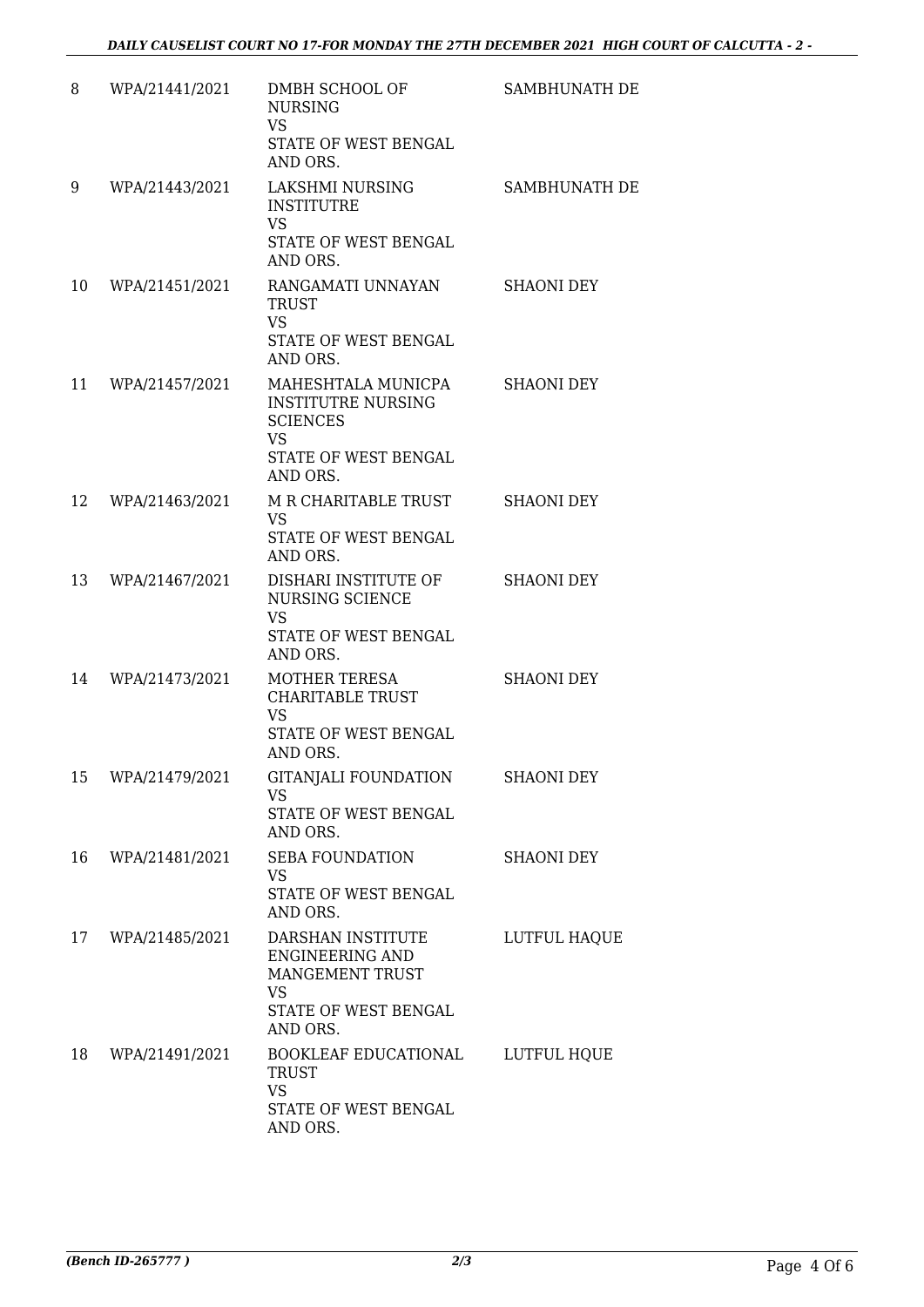| 19 | WPA/21498/2021 | DEVELOPMENT OF<br>TECHNICAL EDUCATION<br>VS<br>STATE OF WEST BENGAL<br>AND ORS.                                | PINTU KARAR                         |
|----|----------------|----------------------------------------------------------------------------------------------------------------|-------------------------------------|
| 20 | WPA/21499/2021 | MUKTADHARAB TRUST<br><b>VS</b><br>STATE OF WEST BENGAL<br>AND ORS.                                             | PINTU KARAR                         |
| 21 | WPA/21500/2021 | KARUNA DEBNATH<br>VS<br>STATE OF WEST BENGAL<br>AND ORS.                                                       | MD AASIF IQBAL                      |
| 22 | WPA/21501/2021 | REKHA MITRA<br>VS<br>THE ADDITIONAL CHIEF<br>SECRETARY AND OTHERS                                              | MD AASIF IQBAL                      |
| 23 | WPA/21502/2021 | JUDGEBAGAN MA TARA<br>SOCIAL WELFARE SOCITY<br><b>AND ORS</b><br><b>VS</b><br>STATE OF WEST BENGAL<br>AND ORS. | DIPAK KUMAR<br><b>BHATTACHARJEE</b> |
|    |                | <b>CIVIL REVISION</b>                                                                                          |                                     |
| 24 | CO/2239/2021   | <b>SYED SAHRAB AHAMED</b><br><b>VS</b><br>THE AUTHORISED OFFICER,<br>PUNJAB NATIONAL BANK                      | RADHEYSHYAM<br>TIWARI               |
| 25 | CO/2295/2021   | TUSAR KANTI PALODHY<br><b>AND ANR</b><br>VS<br>THE CHAIRPERSON AND<br><b>ANR</b>                               | ARITRA SHANKAR RAY                  |
| 26 | CO/2305/2021   | NILANJAANA FASHIONS PVT RADHYSHYAM TIWARI<br>LTD AND ANR<br>VS<br>KOTAK MAHINDRA BANK                          |                                     |
| 27 | CO/2306/2021   | NILANJANA FASHIONS PVT<br>LTD AND ANR<br><b>VS</b><br>KOTAK MAHINDRA BANK                                      | RADHEY SHYAM<br>TIWARI              |
| 28 | CO/2307/2021   | NILANJANA FASHIONS PVT<br>LTD AND ANR<br><b>VS</b>                                                             | RADHEY SHYAM<br><b>TIWARI</b>       |